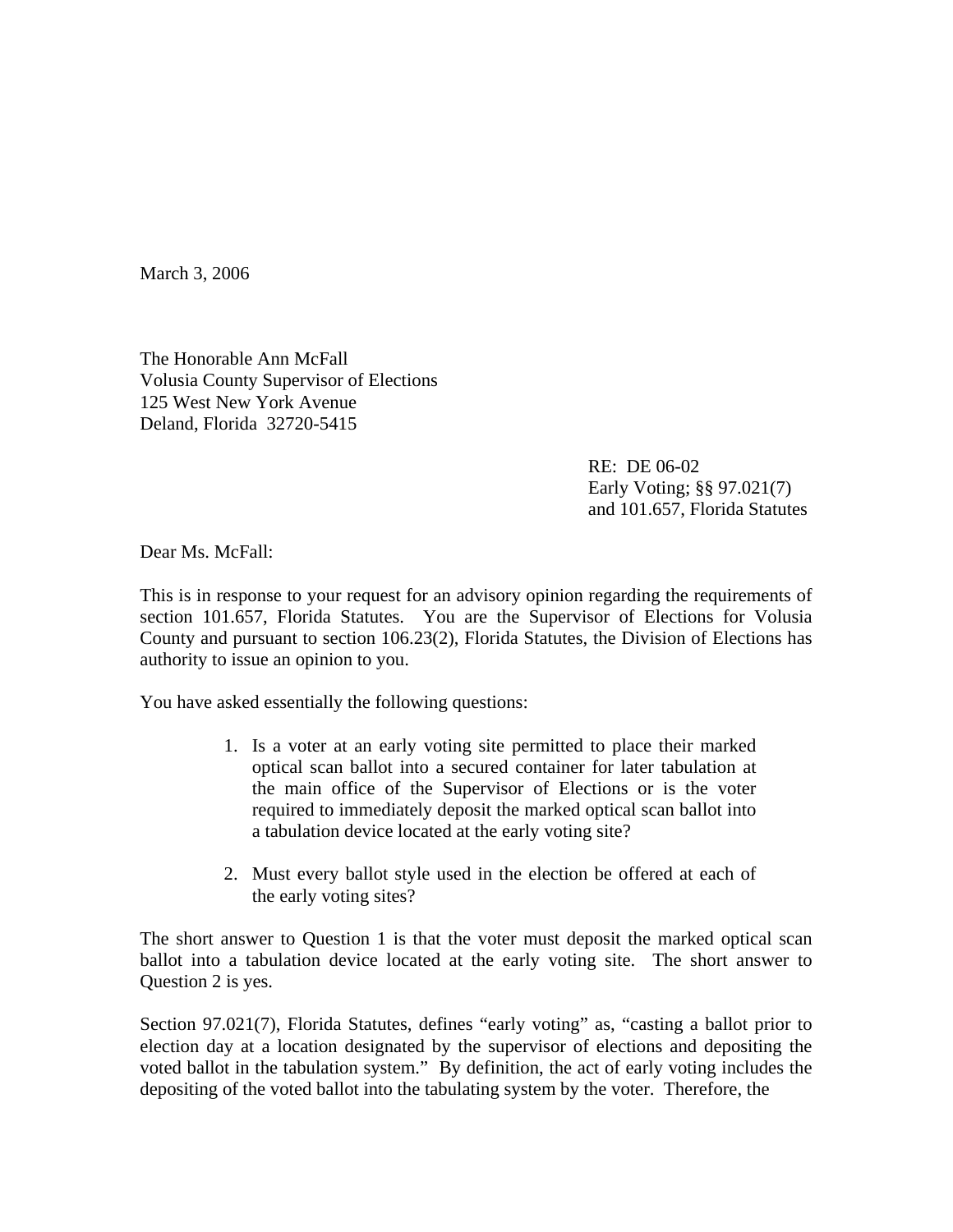The Honorable Ann McFall March 3, 2006 Page 2 of 3

voter must deposit the marked optical scan ballot into a tabulation device located at the early voting site.

As you note in your inquiry, the words, "by depositing the voted ballot in a voting device used by the supervisor to collect or tabulate ballots" were stricken by the Florida Legislature from the early voting provision of the statutes, section 101.657(1)(a), Florida Statutes, effective January 1, 2006. However, that revision merely removed redundant language from the section which had been a carry over from a time in which what is now referred to as "early voting" was permitted in a more limited manner and referred to as "in-person absentee voting." Because the definition of early voting, codified in  $2004<sup>1</sup>$ , contained the same requirement, the language contained in section 101.657(1)(a), Florida Statutes, was seen as superfluous and stricken during the 2005 legislative session.

As to Question 2, subsections 101.657(1)(a)-(d), Florida Statutes, read as follows:

(1)(a) **As a convenience to the voter, the supervisor of elections shall allow an elector to vote early in the main or branch office of the supervisor.** The supervisor shall mark, code, indicate on, or otherwise track the voter's precinct for each early voted ballot. In order for a branch office to be used for early voting, it shall be a permanent facility of the supervisor and shall have been designated and used as such for at least 1 year prior to the election. **The supervisor may also designate any city hall or permanent public library facility as early voting sites; however, if so designated, the sites must be geographically located so as to provide all voters in the county an equal opportunity to cast a ballot, insofar as is practicable.** The results or tabulation of votes cast during early voting may not be made before the close of the polls on election day. Results shall be reported by precinct.

(b) The supervisor shall designate each early voting site by no later than the 30th day prior to an election and shall designate an early voting area, as defined in s. 97.021, at each early voting site.

(c) **All early voting sites in a county shall be open on the same days for the same amount of time** and shall allow any person in line at the closing of an early voting site to vote.

(d) **Early voting shall begin on the 15th day before an election and end on the 2nd day before an election.** For purposes of a special election held pursuant to s. 100.101, early voting shall begin on the 8th day before an election and end on the 2nd day before an election. **Early voting shall be provided for 8 hours per weekday and 8 hours in the aggregate each weekend at each site during the applicable periods. Early voting** 

<sup>1</sup> <sup>1</sup> See Sections 9 and 13, Chapter 2004-252, Laws of Florida.